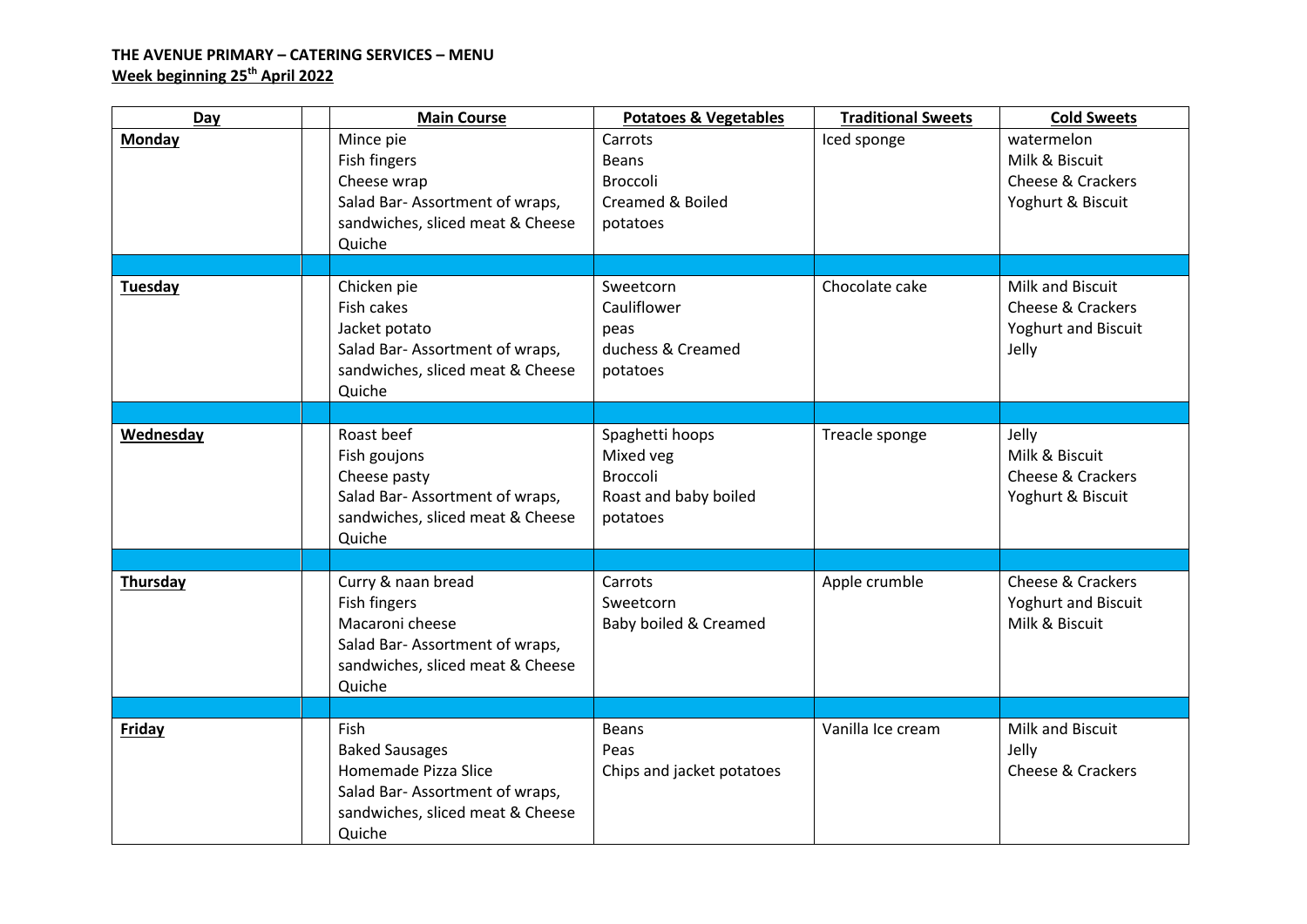# **THE AVENUE PRIMARY – CATERING SERVICES – MENU Week beginning 2 nd May 2022**

| Day            | <b>Main Course</b>                                                                                                                    | <b>Potatoes &amp; Vegetables</b>                                               | <b>Traditional Sweets</b> | <b>Cold Sweets</b>                                                           |
|----------------|---------------------------------------------------------------------------------------------------------------------------------------|--------------------------------------------------------------------------------|---------------------------|------------------------------------------------------------------------------|
| <b>Monday</b>  | Spaghetti Bolognese<br>Fish cakes                                                                                                     | Carrots<br><b>Beans</b>                                                        | Iced sponge               | Jelly<br>Milk & Biscuit                                                      |
|                | pizza wrap                                                                                                                            | Peas                                                                           |                           | <b>Cheese &amp; Crackers</b>                                                 |
|                | Salad Bar-Assortment of wraps,                                                                                                        | <b>Creamed &amp; Boiled</b>                                                    |                           | Yoghurt & Biscuit                                                            |
|                | sandwiches, sliced meat & Cheese                                                                                                      | potatoes                                                                       |                           |                                                                              |
|                |                                                                                                                                       |                                                                                |                           |                                                                              |
| <b>Tuesday</b> | Mince & Yorkshire puddings<br>Fish fingers<br>Salad Bar-Assortment of wraps,<br>sandwiches, sliced meat & Cheese                      | Sweetcorn<br><b>Broccoli</b><br>Sweetcorn<br>duchess & Creamed                 | Chocolate cake            | Watermelon<br>Milk and Biscuit<br>Cheese & Crackers<br>Yoghurt and Biscuit   |
|                | Quiche                                                                                                                                | potatoes                                                                       |                           | Jelly                                                                        |
|                |                                                                                                                                       |                                                                                |                           |                                                                              |
| Wednesday      | Roast Turkey<br>Chicken Burger<br>Cheese pasty<br>Salad Bar-Assortment of wraps,<br>sandwiches, sliced meat & Cheese<br>Quiche        | Spaghetti hoops<br>Carrots<br>Cauliflower<br>Roast and baby boiled<br>potatoes | Treacle sponge            | Jelly<br>Milk & Biscuit<br><b>Cheese &amp; Crackers</b><br>Yoghurt & Biscuit |
|                |                                                                                                                                       |                                                                                |                           |                                                                              |
| Thursday       | Chicken Curry<br>Fish goujons<br>Macaroni cheese<br>Salad Bar-Assortment of wraps,<br>sandwiches, sliced meat & Cheese<br>Quiche      | <b>Broccoli</b><br>Sweetcorn<br>beans<br>Baby boiled & Creamed                 | Cornflake tart            | Cheese & Crackers<br><b>Yoghurt and Biscuit</b><br>Milk & Biscuit            |
|                |                                                                                                                                       |                                                                                |                           |                                                                              |
| Friday         | Fish<br><b>Baked Sausages</b><br>Homemade Pizza Slice<br>Salad Bar-Assortment of wraps,<br>sandwiches, sliced meat & Cheese<br>Quiche | <b>Beans</b><br>Peas<br>Chips and boiled                                       | Vanilla Ice cream         | Milk and Biscuit<br>Jelly<br><b>Cheese &amp; Crackers</b>                    |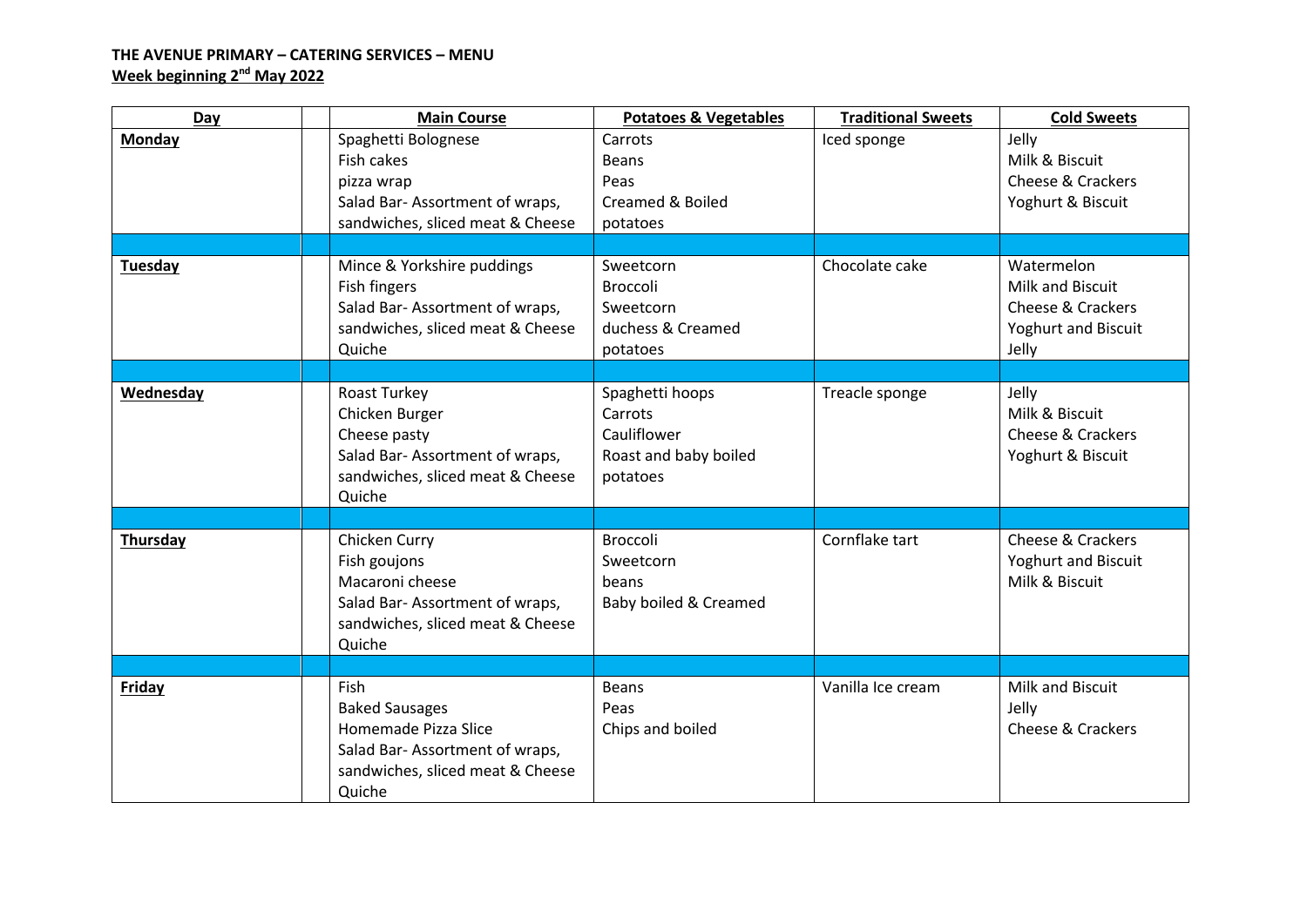# **THE AVENUE PRIMARY – CATERING SERVICES – MENU Week beginning 9 th May 2022**

| Day                            | <b>Main Course</b>                                                                                                                           | <b>Potatoes &amp; Vegetables</b>                                             | <b>Traditional Sweets</b> | <b>Cold Sweets</b>                                                                  |
|--------------------------------|----------------------------------------------------------------------------------------------------------------------------------------------|------------------------------------------------------------------------------|---------------------------|-------------------------------------------------------------------------------------|
| Monday                         | Mince pie<br>Fish fingers<br>Jacket potato<br>Salad Bar-Assortment of wraps,<br>sandwiches, sliced meat & Cheese                             | Carrots<br><b>Brocolli</b><br>Peas<br>Creamed & Boiled<br>potatoes           | Iced sponge               | Jelly<br>Milk & Biscuit<br>Cheese & Crackers<br>Yoghurt & Biscuit                   |
| <b>Tuesday</b>                 | Mince & Yorkshire puddings<br>Salmon<br>Pizza wrap<br>Salad Bar-Assortment of wraps,<br>sandwiches, sliced meat & Cheese<br>Quiche           | Cauliflower<br>Peas<br><b>Beans</b><br>duchess & Creamed<br>potatoes         | Cornflake tart            | Watermelon<br>Milk and Biscuit<br>Cheese & Crackers<br>Yoghurt and Biscuit<br>Jelly |
|                                |                                                                                                                                              |                                                                              |                           |                                                                                     |
| Wednesday                      | Roast Gammon<br>Fish goujons<br>Cheese pasty<br>Salad Bar-Assortment of wraps,<br>sandwiches, sliced meat & Cheese<br>Quiche                 | Spaghetti hoops<br>Carrots<br>sweetcorn<br>Roast and baby boiled<br>potatoes | Chocolate cake            | Jelly<br>Milk & Biscuit<br>Cheese & Crackers<br>Yoghurt & Biscuit                   |
|                                |                                                                                                                                              |                                                                              |                           |                                                                                     |
| Thursday                       | Chicken curry<br>Fish fingers<br>Macaroni cheese<br>Salad Bar-Assortment of wraps,<br>sandwiches, sliced meat & Cheese<br>Quiche             | Mixed veg<br>Sweetcorn<br>beans<br>Baby boiled & Creamed                     | Treacle sponge            | Cheese & Crackers<br>Yoghurt and Biscuit<br>Milk & Biscuit                          |
|                                |                                                                                                                                              |                                                                              |                           |                                                                                     |
| <b>Friday</b>                  | <b>Fish</b><br><b>Baked Sausages</b><br>Homemade Pizza Slice<br>Salad Bar-Assortment of wraps,<br>sandwiches, sliced meat & Cheese<br>Quiche | <b>Beans</b><br>Peas<br>Chips and boiled                                     | Vanilla Ice cream         | Milk and Biscuit<br>Jelly<br>Cheese & Crackers                                      |
| Menus are subject to<br>change |                                                                                                                                              |                                                                              |                           |                                                                                     |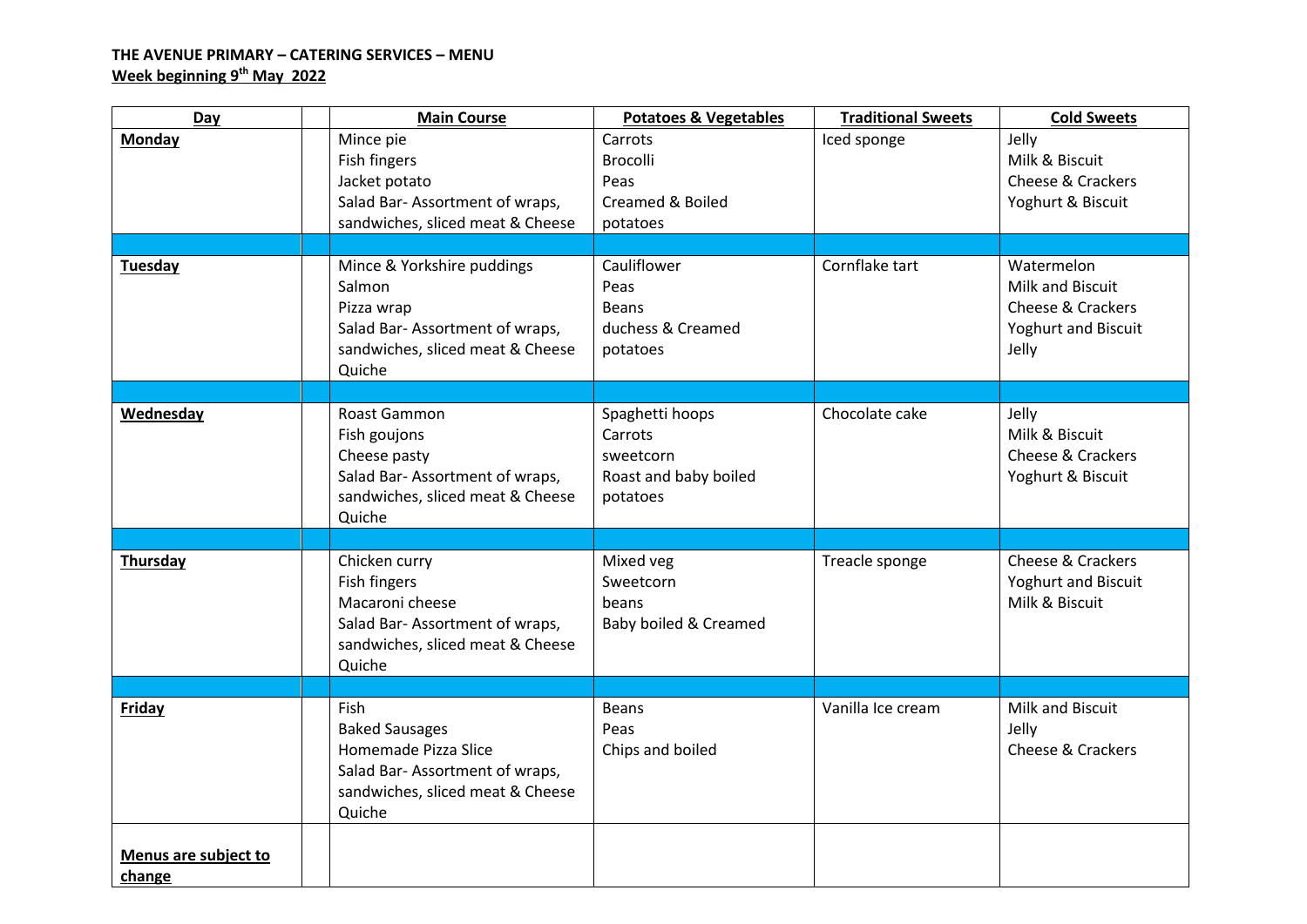### **THE AVENUE PRIMARY – CATERING SERVICES – MENU Week beginning 16th May 2022**

| Day            | <b>Main Course</b>                                                                                                                    | <b>Potatoes &amp; Vegetables</b>                                                     | <b>Traditional Sweets</b> | <b>Cold Sweets</b>                                                                      |
|----------------|---------------------------------------------------------------------------------------------------------------------------------------|--------------------------------------------------------------------------------------|---------------------------|-----------------------------------------------------------------------------------------|
| Monday         | Mince pie<br>Fish fingers<br>Cheese wrap<br>Salad Bar-Assortment of wraps,<br>sandwiches, sliced meat & Cheese<br>Quiche              | Carrots<br><b>Beans</b><br><b>Broccoli</b><br>Creamed & Boiled<br>potatoes           | Iced sponge               | watermelon<br>Milk & Biscuit<br>Cheese & Crackers<br>Yoghurt & Biscuit                  |
|                |                                                                                                                                       |                                                                                      |                           |                                                                                         |
| <b>Tuesday</b> | Chicken pie<br>Fish cakes<br>Jacket potato<br>Salad Bar-Assortment of wraps,<br>sandwiches, sliced meat & Cheese<br>Quiche            | Sweetcorn<br>Cauliflower<br>peas<br>duchess & Creamed<br>potatoes                    | Chocolate cake            | Milk and Biscuit<br><b>Cheese &amp; Crackers</b><br><b>Yoghurt and Biscuit</b><br>Jelly |
|                |                                                                                                                                       |                                                                                      |                           |                                                                                         |
| Wednesday      | Roast beef<br>Fish goujons<br>Cheese pasty<br>Salad Bar-Assortment of wraps,<br>sandwiches, sliced meat & Cheese<br>Quiche            | Spaghetti hoops<br>Mixed veg<br><b>Broccoli</b><br>Roast and baby boiled<br>potatoes | Treacle sponge            | Jelly<br>Milk & Biscuit<br>Cheese & Crackers<br>Yoghurt & Biscuit                       |
|                |                                                                                                                                       |                                                                                      |                           |                                                                                         |
| Thursday       | Curry & naan bread<br>Fish fingers<br>Macaroni cheese<br>Salad Bar-Assortment of wraps,<br>sandwiches, sliced meat & Cheese<br>Quiche | Carrots<br>Sweetcorn<br>Baby boiled & Creamed                                        | Apple crumble             | <b>Cheese &amp; Crackers</b><br><b>Yoghurt and Biscuit</b><br>Milk & Biscuit            |
|                |                                                                                                                                       |                                                                                      |                           |                                                                                         |
| <b>Friday</b>  | Fish<br><b>Baked Sausages</b><br>Homemade Pizza Slice<br>Salad Bar-Assortment of wraps,<br>sandwiches, sliced meat & Cheese<br>Quiche | <b>Beans</b><br>Peas<br>Chips and jacket potatoes                                    | Vanilla Ice cream         | Milk and Biscuit<br>Jelly<br>Cheese & Crackers                                          |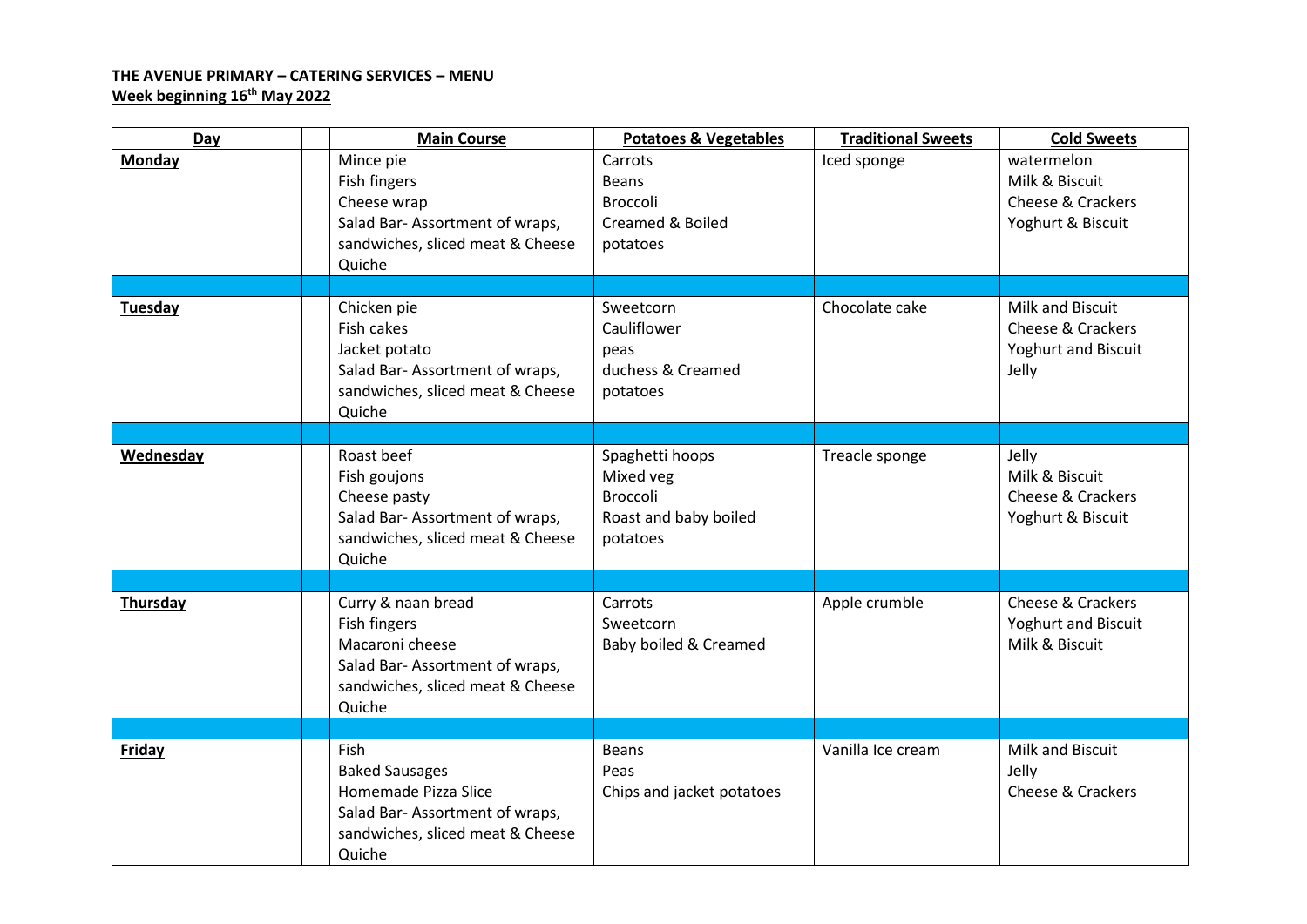### **THE AVENUE PRIMARY – CATERING SERVICES – MENU Week beginning 23rd May 2022**

| Day           | <b>Main Course</b>                                                                                                                    | <b>Potatoes &amp; Vegetables</b>                                               | <b>Traditional Sweets</b> | <b>Cold Sweets</b>                                                                             |
|---------------|---------------------------------------------------------------------------------------------------------------------------------------|--------------------------------------------------------------------------------|---------------------------|------------------------------------------------------------------------------------------------|
| Monday        | Spaghetti Bolognese<br>Fish cakes<br>pizza wrap<br>Salad Bar-Assortment of wraps,<br>sandwiches, sliced meat & Cheese                 | Carrots<br><b>Beans</b><br>Peas<br>Creamed & Boiled<br>potatoes                | Iced sponge               | Jelly<br>Milk & Biscuit<br><b>Cheese &amp; Crackers</b><br>Yoghurt & Biscuit                   |
|               |                                                                                                                                       |                                                                                |                           |                                                                                                |
| Tuesday       | Mince & Yorkshire puddings<br>Fish fingers<br>Salad Bar-Assortment of wraps,<br>sandwiches, sliced meat & Cheese<br>Quiche            | Sweetcorn<br><b>Broccoli</b><br>Sweetcorn<br>duchess & Creamed<br>potatoes     | Chocolate cake            | Watermelon<br>Milk and Biscuit<br><b>Cheese &amp; Crackers</b><br>Yoghurt and Biscuit<br>Jelly |
|               |                                                                                                                                       |                                                                                |                           |                                                                                                |
| Wednesday     | Roast Turkey<br>Chicken Burger<br>Cheese pasty<br>Salad Bar-Assortment of wraps,<br>sandwiches, sliced meat & Cheese<br>Quiche        | Spaghetti hoops<br>Carrots<br>Cauliflower<br>Roast and baby boiled<br>potatoes | Treacle sponge            | Jelly<br>Milk & Biscuit<br><b>Cheese &amp; Crackers</b><br>Yoghurt & Biscuit                   |
|               |                                                                                                                                       |                                                                                |                           |                                                                                                |
| Thursday      | Chicken Curry<br>Fish goujons<br>Macaroni cheese<br>Salad Bar-Assortment of wraps,<br>sandwiches, sliced meat & Cheese<br>Quiche      | Broccoli<br>Sweetcorn<br>beans<br>Baby boiled & Creamed                        | Cornflake tart            | Cheese & Crackers<br><b>Yoghurt and Biscuit</b><br>Milk & Biscuit                              |
|               |                                                                                                                                       |                                                                                |                           |                                                                                                |
| <b>Friday</b> | Fish<br><b>Baked Sausages</b><br>Homemade Pizza Slice<br>Salad Bar-Assortment of wraps,<br>sandwiches, sliced meat & Cheese<br>Quiche | <b>Beans</b><br>Peas<br>Chips and boiled                                       | Vanilla Ice cream         | Milk and Biscuit<br>Jelly<br><b>Cheese &amp; Crackers</b>                                      |